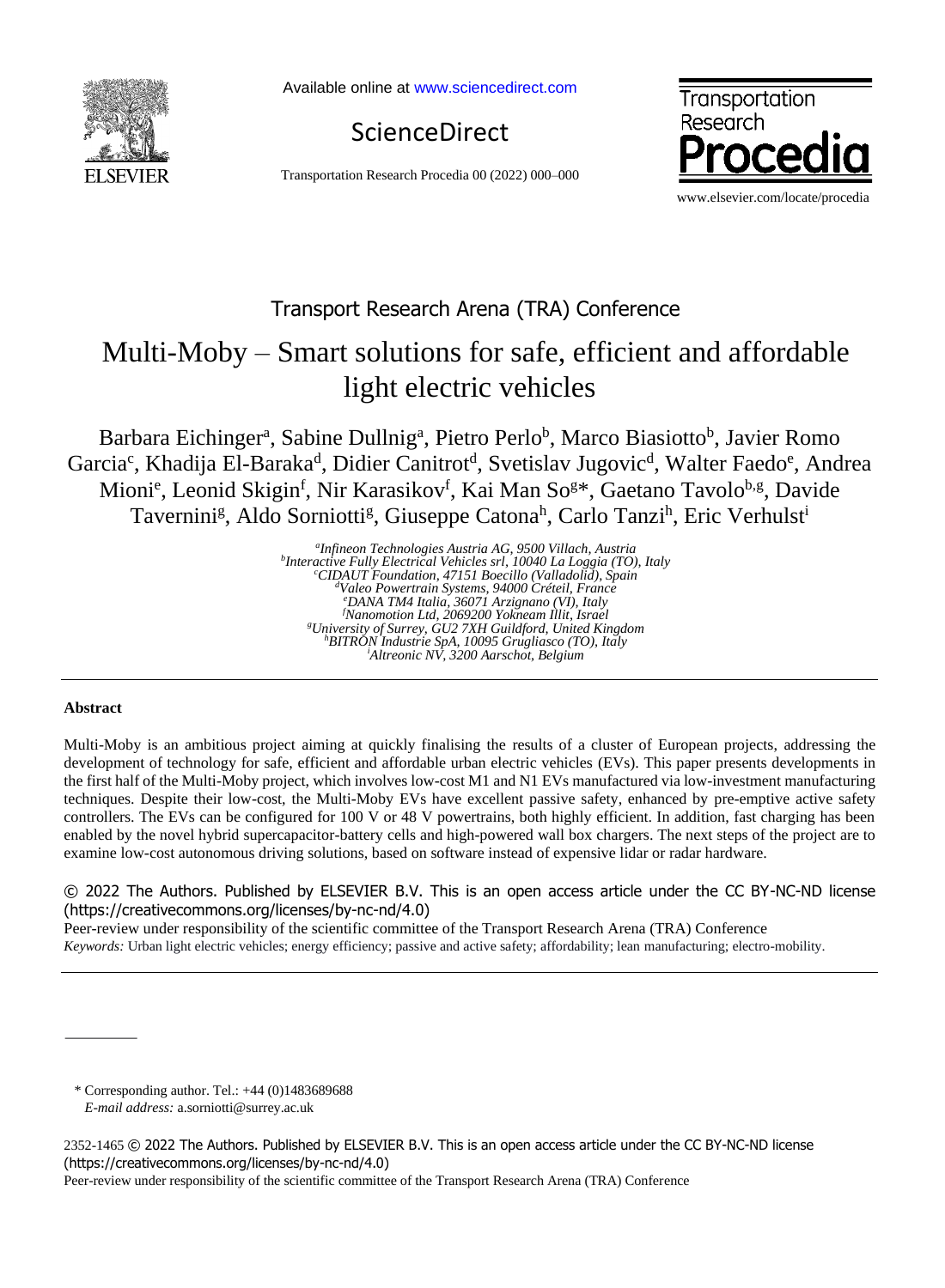#### **1. Introduction**

Future urban electro-mobility requires the development of a new generation of light, affordable and functional electric vehicles (EVs), including smart solutions for enhancing user experience. This topic is addressed by Multi-Moby, which is an ambitious European Horizon 2020 project aimed at quickly finalising the results of a cluster of previous and ongoing European projects addressing the development of technologies for safe, energy-efficient and affordable urban electric vehicles.

This paper discusses the novel features of the multi-passenger and multi-purpose commercial vans developed in the first half of the ongoing Multi-Moby project, which will assure: i) best-in-class safety for occupants and vulnerable road users (VRUs) protection, as required by the M1/N1 regulations; ii) driving automation capabilities by adopting the most extensively tested sensing and computing platforms, with the addition of low-cost scanning and night vision functionalities; iii) highly efficient 48 V and 100 V powertrains; iv) robust battery packs based on hybrid supercapacitor-battery cells; v) efficient AC charging through an on-board charger, integrating a DC/DC converter optimized for the two voltages of interest, as well as DC charging at 48 V and 100 V; vi) advanced electric and electronic (E/E) architecture with secure procedures for remote updates and upgrades of the firmware, and predictive maintenance, by applying advanced artificial intelligence (AI) methodologies; vii) application of low-cost, flexible, agile and lean manufacturing through a low-investment micro-factory concept; viii) competitive price positioning with respect to existing and forthcoming fully electric urban passenger and commercial vehicles.

### **2. Vehicles**

There are six Multi-Moby vehicles under development [\(Fig. 1\)](#page-1-0), comprising:

- Passenger 4-door M1 vehicles with a 4-wheel-drive (4WD) on-board centralized powertrain architecture, with two 15 kW 100 V air-cooled highly efficient powertrains based on permanent magnet assisted synchronous reluctance motors. The vehicles are the upgrade of an original design meeting the Japanese Kei cars homologation regulations.
- Multi-purpose N1 pick-ups/vans, also with 4WD on-board centralized powertrain architecture, covering the needs of many commercial uses, including transport of general goods and delivery of food. One setup has two 9.5 kW 48 V air-cooled belt powertrain systems, while another configuration has two 15 kW 100 V air-cooled powertrains.



Fig. 1. Multi-Moby vehicles, from left: pick-up, van, and passenger vehicles.

<span id="page-1-0"></span>All Multi-Moby vehicles share the same body frame using Super High Strength Steels (SHSS), modular battery packs for 48 V and 100 V applications, electrically controlled steering, dashboard and info panel, suspension systems, E/E architecture, interfaces for automated driving functionalities, auxiliaries, occupant safety, and VRU protection as required for the M1/N1 categories. The vehicles will meet the EuroNCAP 4-star car crash requirements, and include: i) optimized structure to obtain an occupant load criterion value lower than 45 g in the frontal crashes covered by the regulation or EuroNCAP procedures; ii) optimized elements of the restraint system (frontal and side airbags, steering column and seat belts); and iii) optimized design of their frontal part to support VRU protection. A step-by-step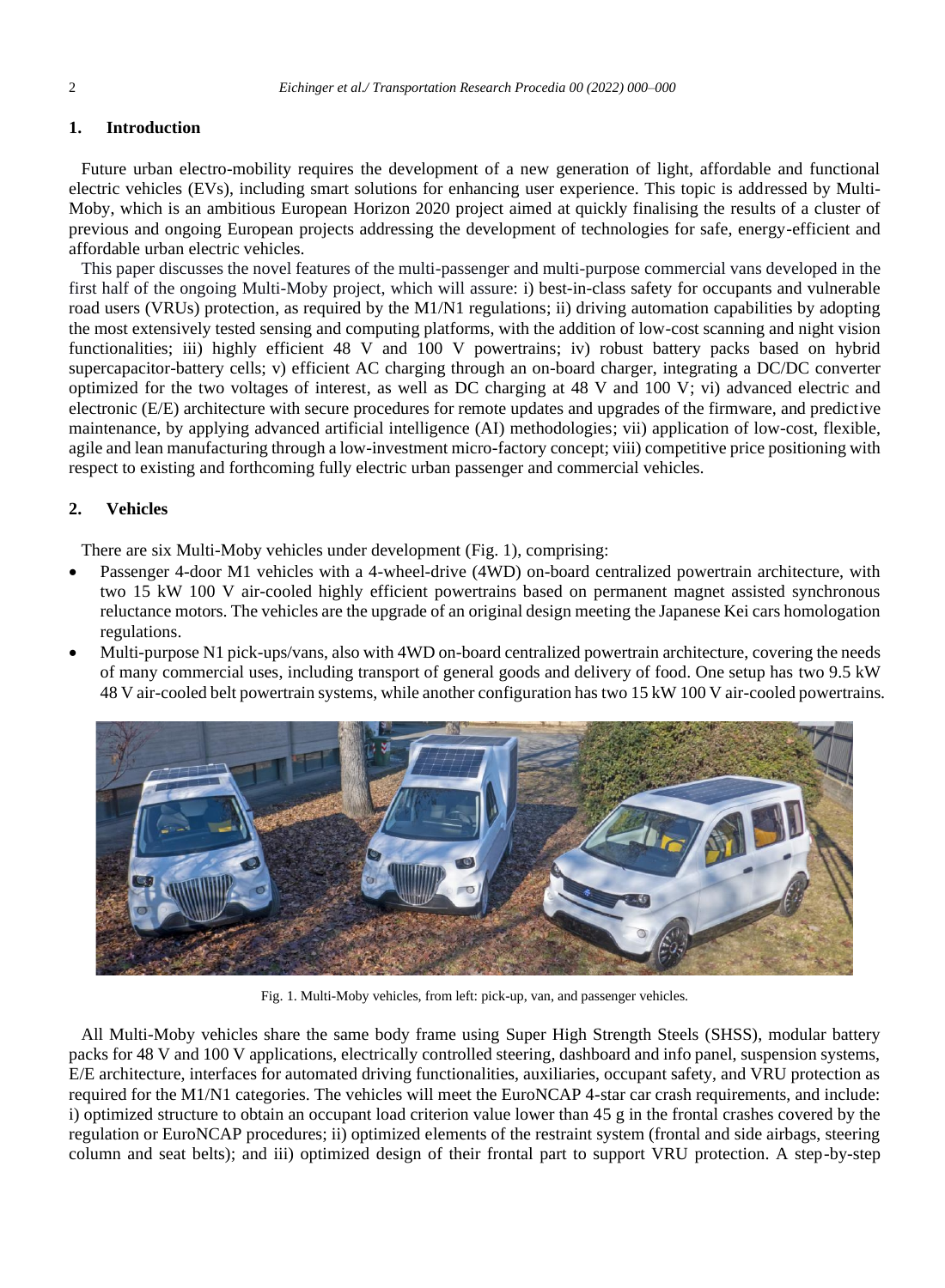approach will consider the implications of the transition from the currently available advanced driver-assistance systems to conditional autonomy and full autonomy, with focus on integrated sensing and computing platforms that can be potentially produced at lower costs than most competing products. The vehicles also include smart photovoltaics with direct DC/DC connection to the high-capacity battery. Predictive maintenance techniques are adopted through the application of advanced artificial intelligence methodologies.

The Multi-Moby vehicles are modular, reconfigurable, flexible, agile, and made with lean manufacturing technologies, ensuring low-investment and low-cost manufacturing through the micro-factory concept developed by I-FEVS. With this concept, the most stringent crash tests can still be met, while avoiding production steps involving expensive moulds and stamping. Instead, only SHSS tubes and metal sheets are used for all major components, including body frames, doors, suspension arms, wheel hubs, axle frames, battery pack envelops and the rear enclosure of the N1 vans. No difficult to recycle resins are used.

#### **3. Passive Safety**

In Multi-Moby, special attention has been paid to passive safety. Small vehicles are hindered by the reduced space available to absorb energy in the event of a crash. This disadvantage has two direct consequences, the design of the structure is more challenging and the requirements of the restraint system to protect the occupants is greater.

To ensure the safety of the occupants, the methodology established has consisted of an optimisation of the vehicle structure by I-FEVS and CIDAUT, with three main targets – to maintain the integrity of the cabin, to ensure that the battery compartment does not suffer relevant deformation, and to obtain Occupant Load Criterion (OLC) acceleration values lower than 45 g. After achieving these three targets for different frontal and lateral crash configurations, the next step was to design a restraint system suitable for the acceleration pulses obtained in the different crash scenarios analysed.

The resultant vehicle structure is based on a tubular solution composed of SHSS, optimised with advanced virtual modelling [\(Fig. 2\(](#page-2-0)a)). Several iterations were used to obtain the right geometry of the structure and to decide the quality of the high strength steel used in each of the tubes. In parallel, for the structure optimisation, stiffness and fatigue criteria have been considered.

Subsequently, the structural design of the vehicle was frozen, and the restraint system was optimised according to the acceleration pulse [\(Fig. 2\(](#page-2-0)b)). The design of the restraint system covers mainly – the seat belt, the airbags, the seat, and the steering wheel – and the parameters to be optimised are related to the relative position of each item, the capacity of the airbags, the number and size of the airbag's valves, the airbag's time to fire, seat belt's pretensioner, the pretensioner's load, etc. Again, an iterative optimisation process was executed to find a balanced solution between all the crash scenarios considered for the design.



<span id="page-2-0"></span>Fig. 2. (a) Simulation results of the Multi-Moby vehicle under R137 crash after structure optimisation; (b) analysis of restraint system under R137.

Once the design was finished, four different vehicle prototypes were manufactured by I-FEVS for crash tests performed at CIDAUT, two of them for frontal (Regulation 94 (R94) and R137) and one of them for lateral (R95) crash tests [\(Fig. 3\)](#page-3-0). The fourth vehicle was used for fatigue tests. The crash tests have ensured the three objectives were met – no deformation of cabin and battery compartments, and the maximum OLC in the most critical crash is 42.5 g. In addition, the protection of the occupants has fulfilled all the targets established by the standards. A detailed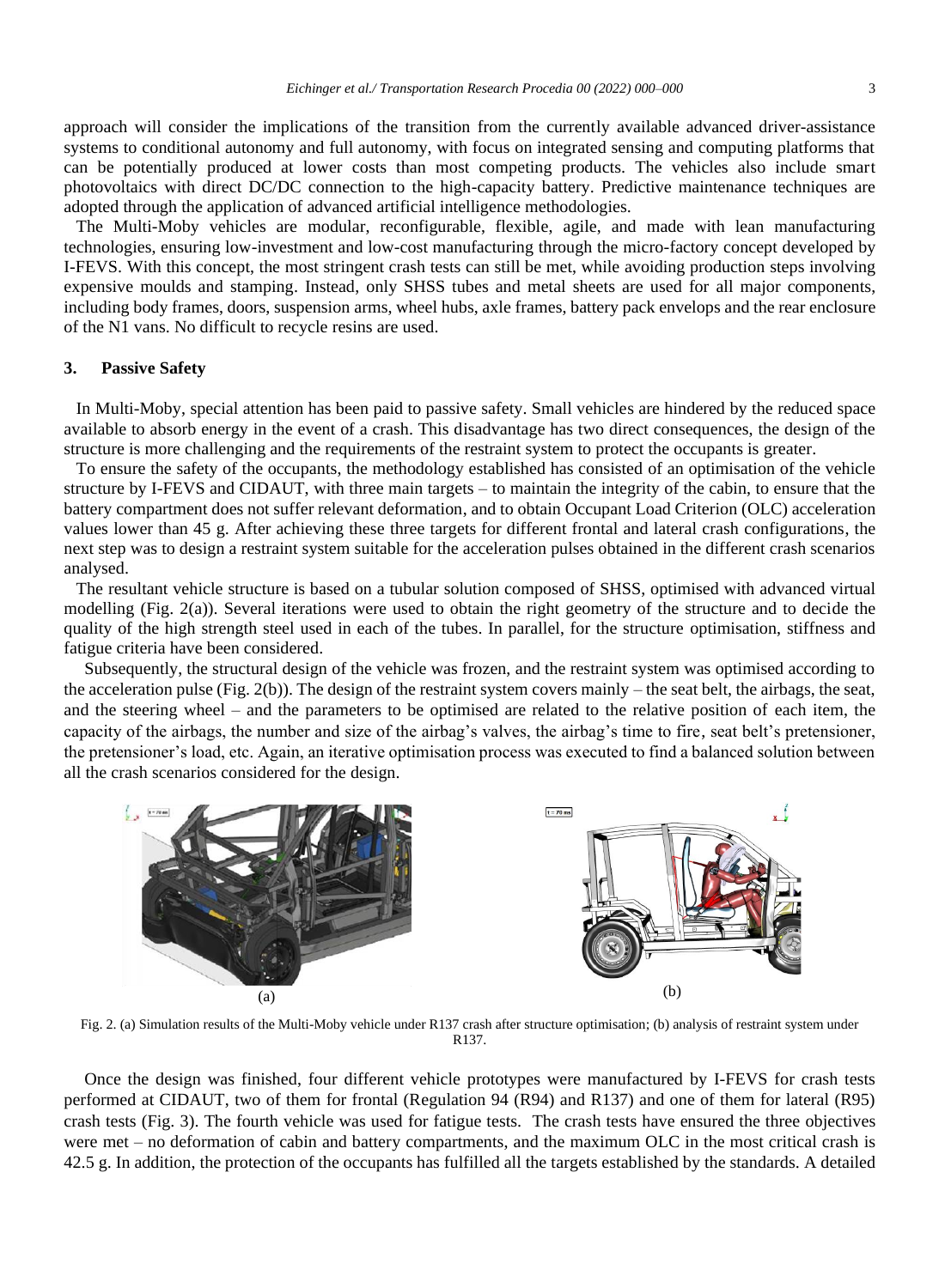analysis of the crash test results can be found in Eichinger et al. (2022). Further tests will be carried out soon, such as the critical pole crash test.



Fig. 3. Crash test aftermaths of three Multi-Moby prototype vehicles, from left to right: R137, R94 and R95.

#### <span id="page-3-0"></span>**4. Active Safety**

V2X technologies will be widespread in the next generation of passenger cars and enable the development of novel vehicle control functionalities. Although a wide literature describes the energy efficiency benefits of V2X connectivity, e.g., in terms of optimized vehicle speed profiling and platooning, there is a gap in the analysis of the potential of vehicle connectivity in enhancing the performance of active safety controllers. To highlight the impact vehicle connectivity could have on future active safety systems, University of Surrey has developed two novel control functions for connected vehicles, benefitting from the precise knowledge of the expected path and tire-road friction conditions ahead, as well as the current position of the ego vehicle.

#### *4.1. Pre-emptive traction control*

The first function is pre-emptive traction control, in which the information of the expected tire-road friction coefficient profile ahead, coming from the cloud and based on the estimation outputs of preceding vehicles, is used by the wheel slip controller of the ego vehicle to pre-emptively reduce the torque demand to prevent longitudinal slip ratio oscillations, and compensate for the powertrain actuator delays. In particular, the implemented and experimentally assessed [\(Fig. 4\(](#page-3-1)a)) pre-emptive nonlinear model predictive control (NMPC) algorithm considers both the variations of the reference slip ratio and tire-road friction factor according to the V2X cloud-derived map. The results in [Fig. 4\(](#page-3-1)b) show significantly less wheel spinning for the pre-emptive NMPC controller, compared to a benchmarking non-pre-emptive NMPC controller and the passive case.

For an in-depth discussion on the proposed traction controllers, readers may refer to publications by the same research team, namely Scamarcio et al. (2022), Tavolo et al. (2022), and So et al. (2022).



<span id="page-3-1"></span>Fig. 4. (a) Multi-Moby EV prototype during a traction control test with a step change from high (dry tarmac) to low (white boards covered with water and soap) tire-road friction coefficient; (b) experimental traction control test results in time domain for pre-emptive NMPC ('Pre-NMPC), non-pre-emptive NMPC ('NMPC') and Passive configurations. The figure shows from left: motor torque  $\tau_m$ ; longitudinal speeds V and tangential front-right (FR) wheel speeds  $\omega_{FR}R$  (i.e., speed of single wheel). The vertical dotted line separates the high and low friction sections.

#### *4.2. Pre-emptive stability control*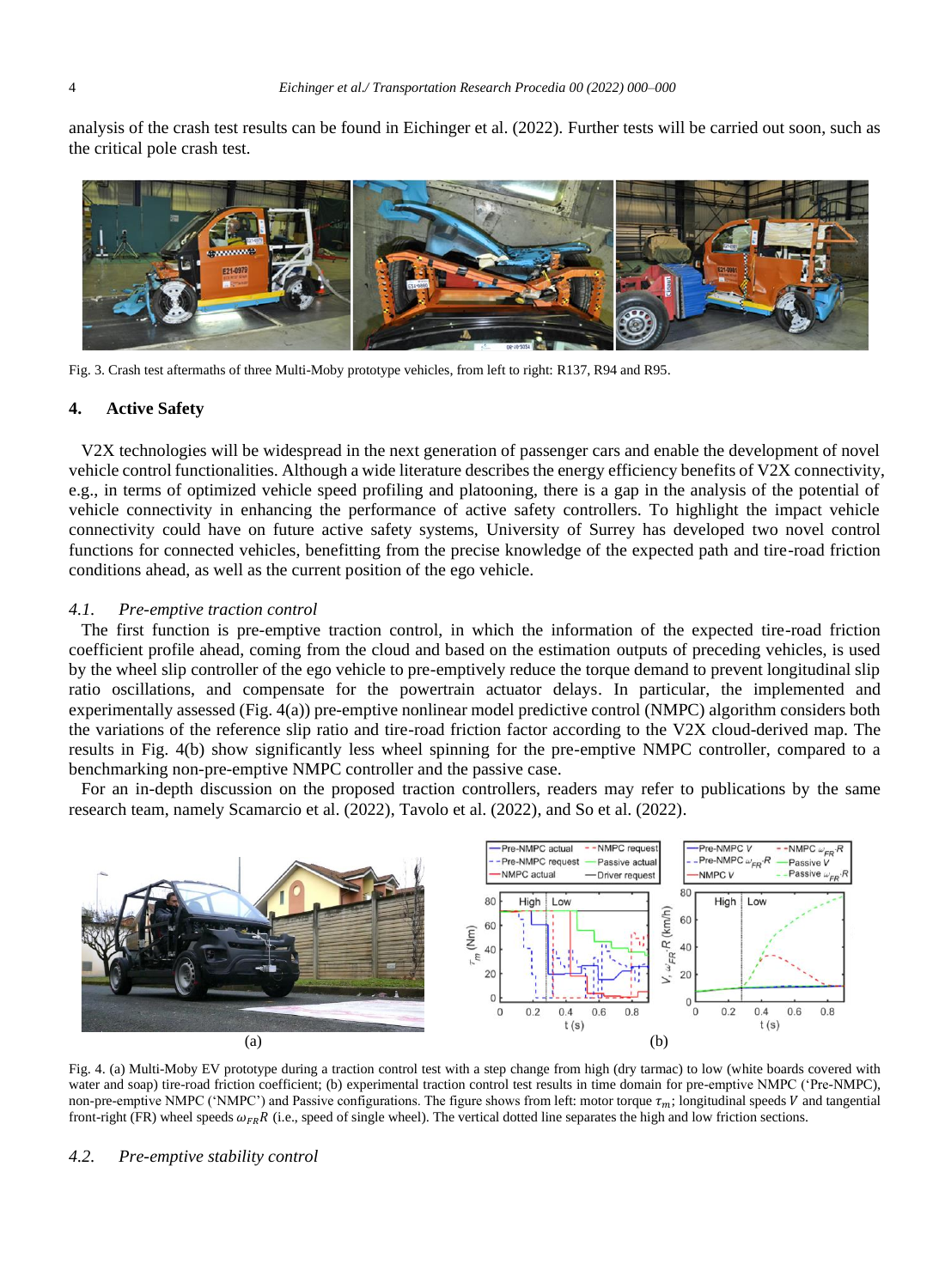The second function is pre-emptive stability control. The information on the expected road curvature ahead is sent to an NMPC braking controller, which pre-emptively slows down the vehicle by controlling its torque demand to ensure desirable levels of agility and sideslip angle in limit handling conditions, without the need for costly chassis actuators. [Fig. 5](#page-4-0) shows an experimental assessment of the controller, where the NMPC controller successfully slows the vehicle before a U-turn and the vehicle stays on track. In contrast, the passive vehicle exits the track due to its high speed.

For a detailed discussion on the proposed stability controller, readers may refer to Guastadisegni et al. (2022) and So et al. (2022), published by the same research team.



<span id="page-4-0"></span>Fig. 5. (a) ZEBRA EV during a U-turn test (Passive configuration); (b) experimental results on the ZEBRA EV showing the pre-emptive doubletrack NMPC (DT-NMPC) and Passive configurations. The figure shows from left: trajectories in the XY inertial frame; vehicle speed V, as a function of the distance  $s$  along the track centreline.

#### *4.3. Towards autonomous driving*

Current autonomous driving technologies involve computational demanding sensing suites based on a multitude of cameras, lidars and radars. Multi-Moby instead proposes an affordable high performing fully autonomous vehicle solution, equipping vehicles with "system-eyes", known as a miniature gimbal payload system, developed by Nanomotion.

The "system-eyes" concept is derived from an animal's head and eyes, which are capable of rotating and seeing in the infrared spectrum. In Multi-Moby, each "eye" (or miniature payload, se[e Fig. 6\(](#page-4-1)a)) has a pre-processing capability and adapts to the illumination of the environment. A system of "eyes" has an associated local AI brain with adaptive learning and is connected to a low-cost central computational power unit that controls the actuators driving the vehicle.

The novel miniature payload has unique capabilities – the first capability is stabilized step and stare. This feature overcomes the straw effect of cameras, especially in the infrared (IR) and short-wave IR (SWIR) range, where the number of pixels is limited and provide a high resolution of a broad field of view by mosaic of frames [\(Fig. 6\(](#page-4-1)b)). The second capability is a very high angular resolution. This allows applying AI-based triangulation to derive 3D information, passively, in all weather and illumination conditions, such as in the setup shown in [Fig. 6\(](#page-4-1)c).



<span id="page-4-1"></span>Fig. 6. (a) Testing of miniature gimbal payload in front of a collimator; (b) stabilized step and stare; (c) four payloads installed on the roof of the Multi-Moby vehicle, forming a "system-eye".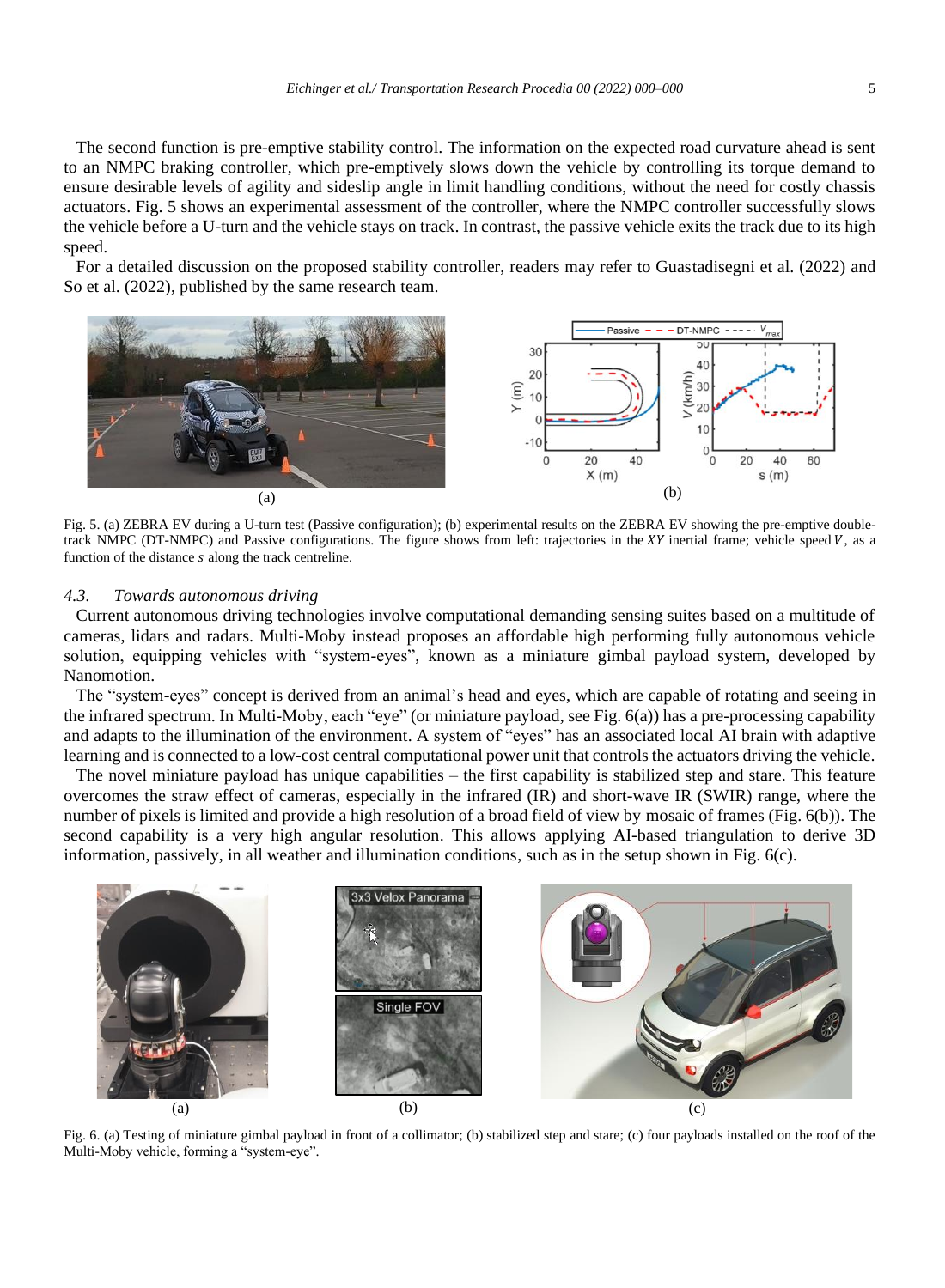#### **5. Powertrains**

#### *5.1. 100 V powertrain*

The M1 and selected N1 Multi-Moby vehicles have a 100 V powertrain. DANA has developed a highly efficient and cost effective 100 V 15 kW motorized axle [\(Fig. 7\(](#page-5-0)a)), where the high efficiency of the synchronous reluctance motor technology enables a low running temperature, a high reliability and low maintenance costs. The motor design with improved rotor robustness allows a maximum running speed up to 10 krpm, and coupled with the gearbox, provides high starting torque and power. This motor uses a low quantity of magnets because the largest part of the torque ( $\sim 80\%$ ) is generated by the reluctance instead of magnets. It also has significant advantages compared with other machine types, in terms of cost and power factor, making it more efficient and sustainable over the complete speed-range. The high efficiency (>98 %) inverter [\(Fig. 7\(](#page-5-0)b)) is made with custom power modules based on Direct Copper Bond (DCB) technology that embed the latest available technology of bare dies soldered directly into the DCB substrate, which allows the reluctance machine to achieve the best performances over the entire speed range.

All the components of the 100 V motorized axle are air-cooled, and the mechanical shaft layout of the transmission makes the installation simple and intrinsically cheap. Thanks to a proprietary patent, it is possible to realize a scalable solution, in three power sizes, with the same form factor. In summary, the advantages include: i) efficiency – reduction in energy consumption for increased range or cost savings; ii) flexibility – benefit in electrifying multiple configurations with the same powertrain; iii) scalability – three power sizes are available in the same overall dimensions; iv) integration – simple integration with other on-board devices; v) packaging – improved vehicle mounting for optimised space and cooling; vi) weight – weight reduction providing additional payload or more battery capacity; vii) cost – optimised cost of all components.



Fig. 7. (a) 100 V motor and transmission; (b) 100 V/375 A inverter.

#### <span id="page-5-0"></span>*5.2. 48 V powertrain*

The remaining N1 Multi-Moby vehicles are powered by innovative high efficiency, low-cost, low voltage 48 V powertrain systems, developed by Valeo. Two such powertrains have been developed – the first powertrain has a beltbased transmission system [\(Fig. 8\(](#page-5-1)a)), with a nominal power of 9.5 kW, and air cooled with integrated Si-MOSFET inverters. The second system is made of beltless motors [\(Fig. 8\(](#page-5-1)b)), with a nominal power of 15 kW, water-cooled with inverters based on parallel Si-MOSFETs embedded in power module substrate [\(Fig. 8\(](#page-5-1)c)).



<span id="page-5-1"></span>Fig. 8. (a) 48 V motor with belt-based transmission and integrated inverter and reducer; (b) 48 V beltless motor with; (c) corresponding inverter.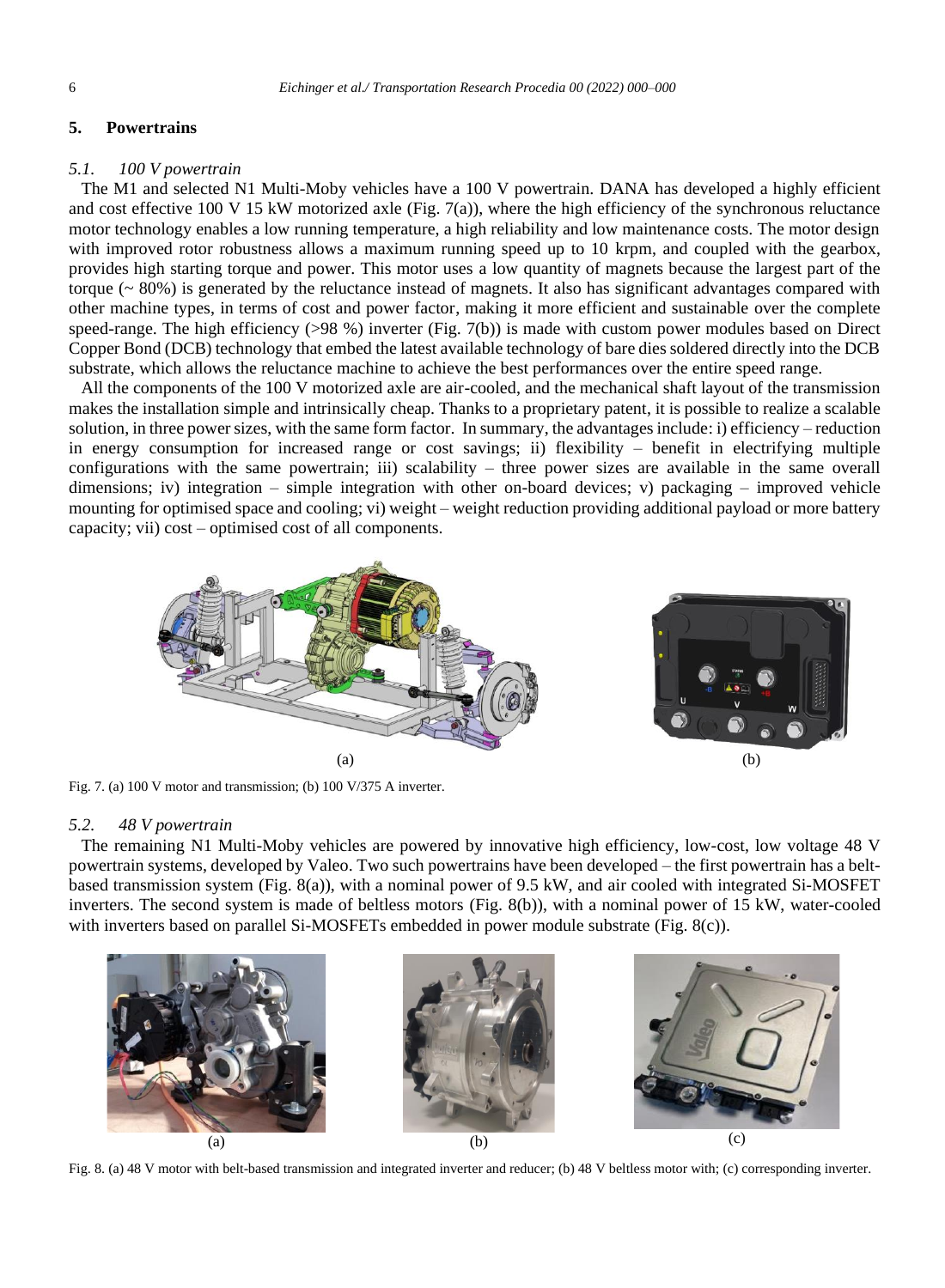Both 48 V and 100 V powertrains consist of state-of-the-art rotor positioning sensors and coreless stray-field robust current sensors provided by Infineon, utilising Hall technology based on next generation automotive current sensing devices, specifically TLE4972/TLE4973 for automotive inverter applications.

#### **6. Energy Storage**

Within the Multi-Moby project, different technologies of battery types and chemistries have been evaluated for use in light urban EVs. I-FEVS has developed two different types of battery packs using traditional Lithium-ion, the first with nickel-manganese-cobalt (NMC) pouch cells for 100 V applications, and the second with lithium ferrophosphate (LFP) in a prismatic cell form factor for both 48 V and 100 V powertrains [\(Fig. 9\(](#page-6-0)a)).

In addition, a new cell has been developed by Altreonic for the 48 V powertrains, with hybrid supercapacitor-battery technology in a single cylindrical cell [\(Fig. 9\(](#page-6-0)b)), combining the high-power densities of capacitive energy storage with high-energy densities of batteries. The design activities have been focused on: i) packaging design to improve cabin space for passenger comfort; ii) proper cell connections to minimise electric resistance, iii) thermal isolation and heat dissipation to reduce cell ageing and risk of damage, including a battery tray made of polymeric composite with thermal insulating properties, iv) customised electronic battery management to improve battery life and performance, v) effective mechanical assembly, vi) safety according to UN/EC R100 safety regulations.

The performance of hybrid supercapacitor-battery packs was verified by developing a load simulator, whereby a load profile is applied on a specified pack configuration. This allows optimising the hybrid pack configuratuin and estimating the calendar life before the pack is assembled. The load simulator can be found online at Altreonic NV, 2022.

LFP and hybrid supercapacitor-battery cells provide different challenges, impacting the operational use of the vehicles. The developed LFP battery pack provides more capacity per volume, and hence more range compared to the hybrid cells. The newest generation of LFP cells are capable of high charging and discharging rates, but still require real time monitoring of both temperature and state of charge to avoid damaging the batteries. In contrast, the developed hybrid supercapacitor-battery pack has a lower energy density but can operate at high C-rates, providing a peak of 66 kW at 48 V. Hence a smaller capacity can still deliver the maximum power while the battery can be charged in 5 to 10 minutes. The lower energy density, and therefore range, can be compensated by frequent quick recharging stops.



Fig. 9. (a) LFP prismatic cells in a 100 V configuration; (b) hybrid supercapacitor-battery cells assembled in the battery compartment; (c) 7 kW DC wall box charger, with front door removed.

#### <span id="page-6-0"></span>**7. Charging System**

For fast EV charging, using SiC instead of Si devices can reduce charging losses by 30% while requiring 30% fewer components. Bitron and Infineon are collaborating on a new 7 kW DC wall box charger [\(Fig. 9\(](#page-6-0)c)), operating at both Multi-Moby powertrain voltages. Charging power will peak at 3 kW for 48 V powertrains and 7 kW for 100 V